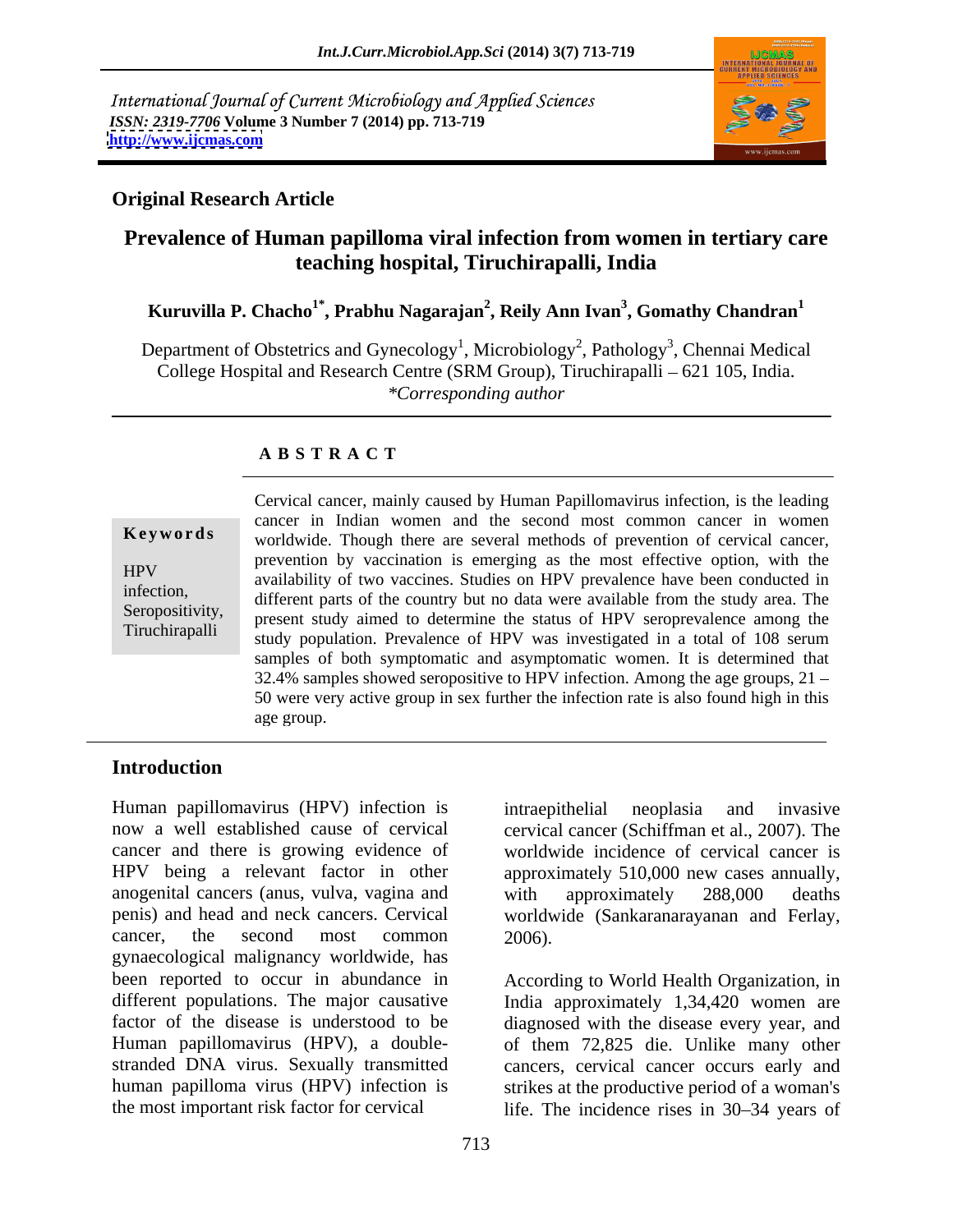age of 38 years (age 21–67 years). Estimates and the documentation of the prevalence of HPV types in cervical cancer in different regions of India is useful for a prevention program combining both screening and<br>vaccination (Deodhar et al. 2012) **Study population** vaccination (Deodhar et al., 2012).

HPV infection is a highly prevalent sexually transmitted disease and there is evidence of the relationship of HPV infection and the development of genital warts, penile intraepitelial neoplasia, invasive penile carcinoma and cervical cancer (Freire et al., 2014). Nearly 120 types of HPV are known to occur and are categorized into three broad categories based on the potentiality of causing cancer; 1. High risk type  $-$  HPV 16, 18, 31, 33, 35, 39, 45, 51, 52, 56, 58, 59, 68, 73 and 82; 2. Intermediate type  $-$  HPV 26, 53, 66 and low risk type – HPV 6, 11, 40,<br>42, 43, 44, 54, 61, 70, 72, 81 and CP6108 Subject's inclusion 42, 43, 44, 54, 61, 70, 72, 81 and CP6108 (Shikha et al., 2012). HPV types 16 and 18 infections are responsible for about 70% of The subjects were grouped according to the all cervical cancer cases worldwide. HPV types of warts determined including vaccines against HPV 16 and 18 are now<br>available and have the potential to reduce<br>filiform warts, genital warts and available and have the potential to reduce the incidence of cervical and other anogenital cancers. status is also compared with age, marital

In the year 2012 and 2013, a clinical based occupation. survey was conducted in Tiruchirapalli pregnant, those who undergone (Tamilnadu, India) to identify the infectious state of HPV infection among women who attended the OBG clinic and also identified the risk factors and sociodemographic determination. As reported elsewhere, the prevalence of HPV cervical infection in those cities ranged from 6.1% to 10.2% and their voluntariness. Further, institutional<br>the prevalence of high risk HPV infection ethical clearance and informed consent from the prevalence of high risk HPV infection was from 5.6% to 9.3% (Vu and Bui, 2012; the subjects were also done.

age and peaks at 55–65 years, with a median Vu et al., 2013). The previous publications suggest that more than 80% of the sexually HPV 16, 18 infections in those cities, active women acquire genital HPV by 50 important input information for the decision years of age (Kaarthigeyan, 2012). to include HPV vaccines into routine Persistent infection with one of the high-risk immunization program. This study aims to human papillomaviruses (HPV) has been use data from that survey to provide specific established as the cause for cervical cancer estimation of the prevalence of HPV however yet provided the prevalence of HPV 16, 18 infections in those cities, infections in Tiruchirapalli.

# **Materials and Methods**

## **Study population**

Pre treatment serum samples from 108 women suspected with HPV infection based on the clinical symptoms were included in this study. In this investigation, the HPV antibodies measurements are performed and 20 healthy controls are also included. The controls are a 1:1 age matched subset of the controls and selected without the knowledge of the serological results. All the subjects included are classified according to FIGO (International federation of Gynecologists and Obstetricians).

### **Subject s inclusion**

The subjects were grouped according to the types of warts determined including common warts, flat warts, plantar warts, filiform warts, genital warts and precancerous warts. The sociodemographic status, educational background and The exclusion criteria are pregnant, those who undergone hysterectomy and psychologically imbalanced patients. Only married women were included because under cultural and ethical norms of India, it was not feasible to implement the pelvic examinations and pap smear among unmarried women without their voluntariness. Further, institutional ethical clearance and informed consent from the subjects were also done.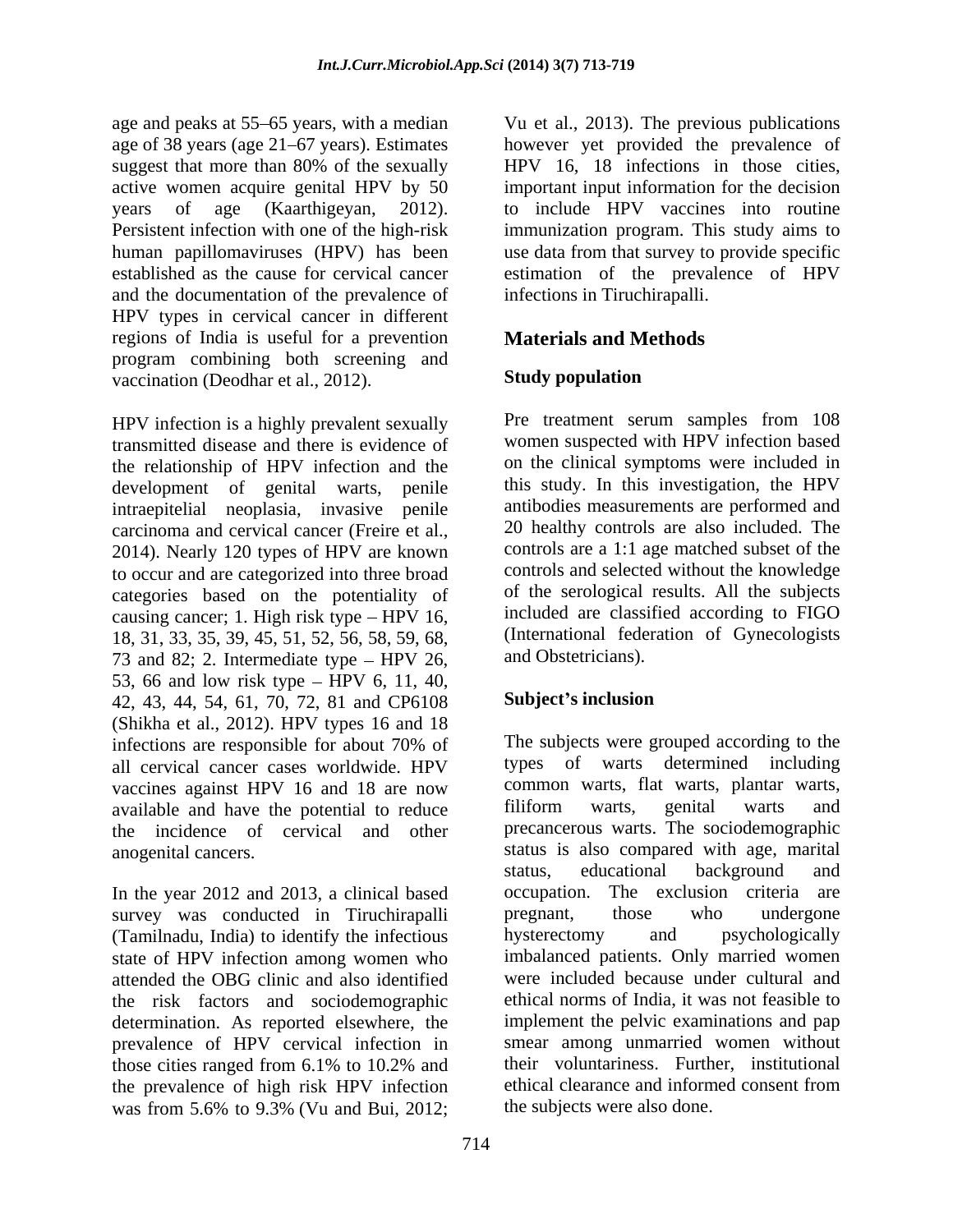Serum samples for HPV analysis obtained from all individuals were frozen, preserved at -80°C and used for later HPV serology. methods, developed and validated in established using the data from previous women in this study is 32.4% (35/108).

### **Characteristics of population**

The age groups of the subjects included in HPV. The strongest interaction detected was<br>this investigation were ranged from 21 to 65 and antagonistic interference between this investigation were ranged from 21 to 65. Most of the women who participated were different types of HPVs, which is well in aged from 31 to 50 (64.8%) and depicted in line with previous suggestions of aged from 31 to 50 (64.8%) and depicted in Figure 1. The socio demographic details other than age including occupation, marital HPV infections (Silin status, and educational background were Luostarinen et al., 1999). status and educational background were interpreted in Table 1.

The detailed history was collected from the information regarding obstetric/ gynecologic history and sexual lifestyle were also participant was scheduled for pelvic examination carried out by a gynecologist thereby the warts were classified among the subjects and included in Figure 2.

samples showed positive to HPV infections and 3 were not determined. The detailed

**Laboratory method**  HPV infection data by ELISA antibody detection assay was depicted in Figure 3.

### **Age verses HPV seropositivity**

Serum IgG antibodies to HPV capsids were Seroprevalences were likely to be increased measured using standard direct ELISA among cervical cancer patients for any types previous studies (Silins et al., 1999; groups. Among the healthy control groups, 5 Kirnbauer et al., 1994; Heino et al., 1995). Samples showed positive to HPV serology. The cut-off levels for determining Further confirmation required including the seropositivity for the oncogenic HPV types HPV DNA assay and determination of the from continuous OD values were specific type of HPV infection etc. The preassigned and had originally been prevalence of HPV infection among married studies (Dillner et al., 1995). Since HPV is the most common virus type **Results and Discussion** comparison a larger proportion of the virus including low, moderate and high risk women in this study is 32.4% (35/108). in cervical cancers, it is expected that by exposures are causal and that studies on causal interference should have the best power to detect interference in the case of HPV. The strongest interaction detected was an antagonistic interference between different types of HPVs, which is well in line with previous suggestions of antagonism between benign and malignant HPV infections (Silins et al., 1999; Luostarinen et al., 1999).

**Symptoms** followed in this study: women were subjects and was recorded. Other qualified gynaecologists and all samples collected. After interviewing, each detection method and further the genotyping **HPV positive data** study covered only married women aged Among the subjects (108) included, 35 subgroup of the population already sexually Strict protocols to avoid biases were randomly chosen, all clinical examination and specimen collections were done by were examined in duplicate. The detection of HPV positivity using ELISA antibody detection method and further the genotyping of HPV infection using reverse dot blot method is planned further as continuation of this study that will provide more precise results compared to the other methods. However, it is important to note that this 21 65 so the results did not cover a active but not yet married.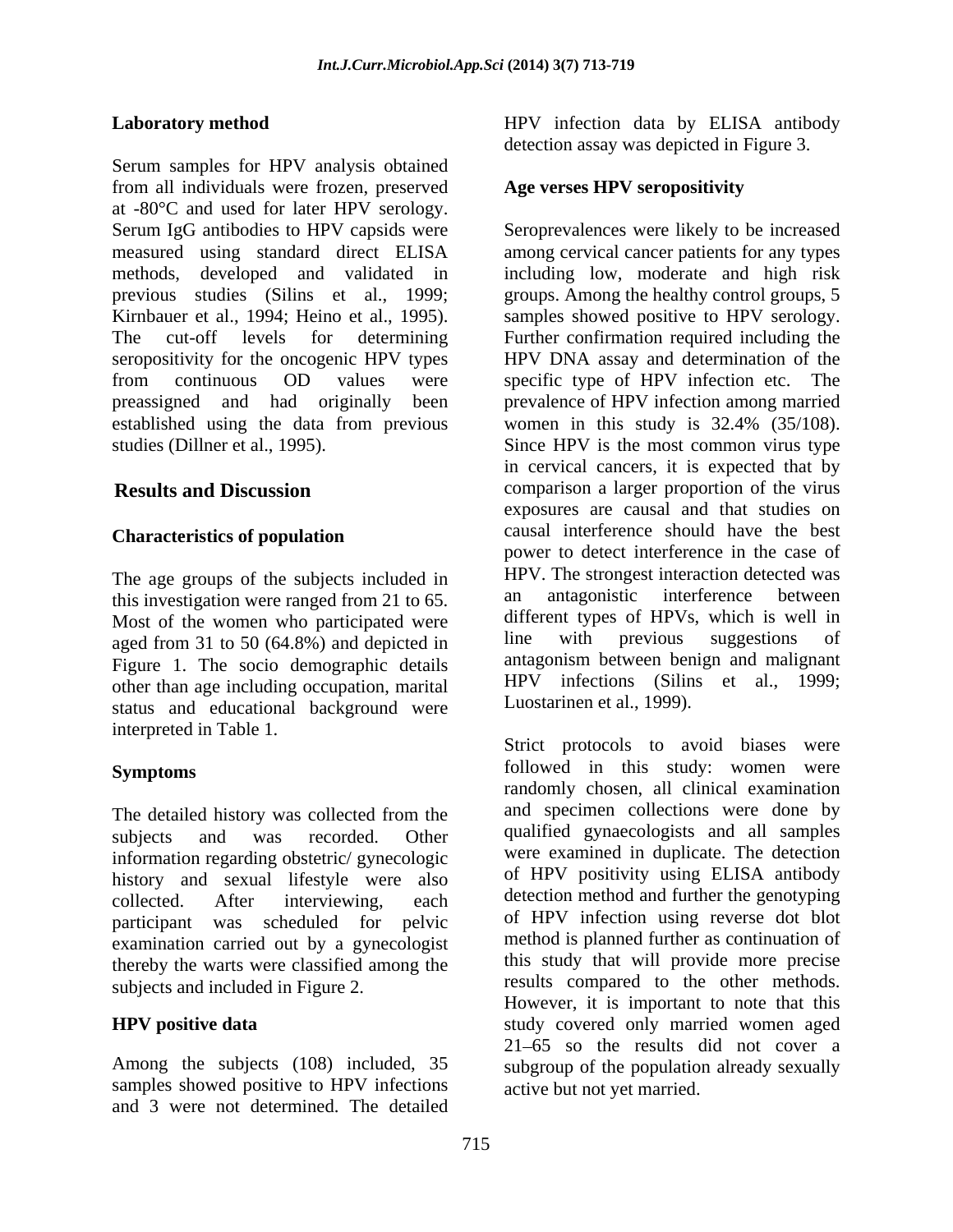

Figure.1 Age wise distribution of HPV suspected subjects (n=108)

Table.1 Characteristics of the study sample (n=108)

| Category                      | <b>Characteristics</b>      | N(%       |
|-------------------------------|-----------------------------|-----------|
| <b>Educational background</b> | Higher education            | 08(7.4)   |
|                               | Higher secondary            | 34(31.5)  |
|                               | High school                 | 42 (38.9) |
|                               | Secondary                   | 13(12.0)  |
|                               | Primary                     | 11(10.2)  |
| Occupation                    | Government servants         | 2(1.9)    |
|                               | <b>Workers/ Daily wages</b> | 56(51.8)  |
|                               | Small business              | 24(22.2)  |
|                               | Unemployed/home maker       | 26(24.1)  |
| Marrital status               | Live with husband           | 92(85.2)  |
|                               | Separated/Divorced          | 10(9.3)   |
|                               | Widower                     | 08(7.5)   |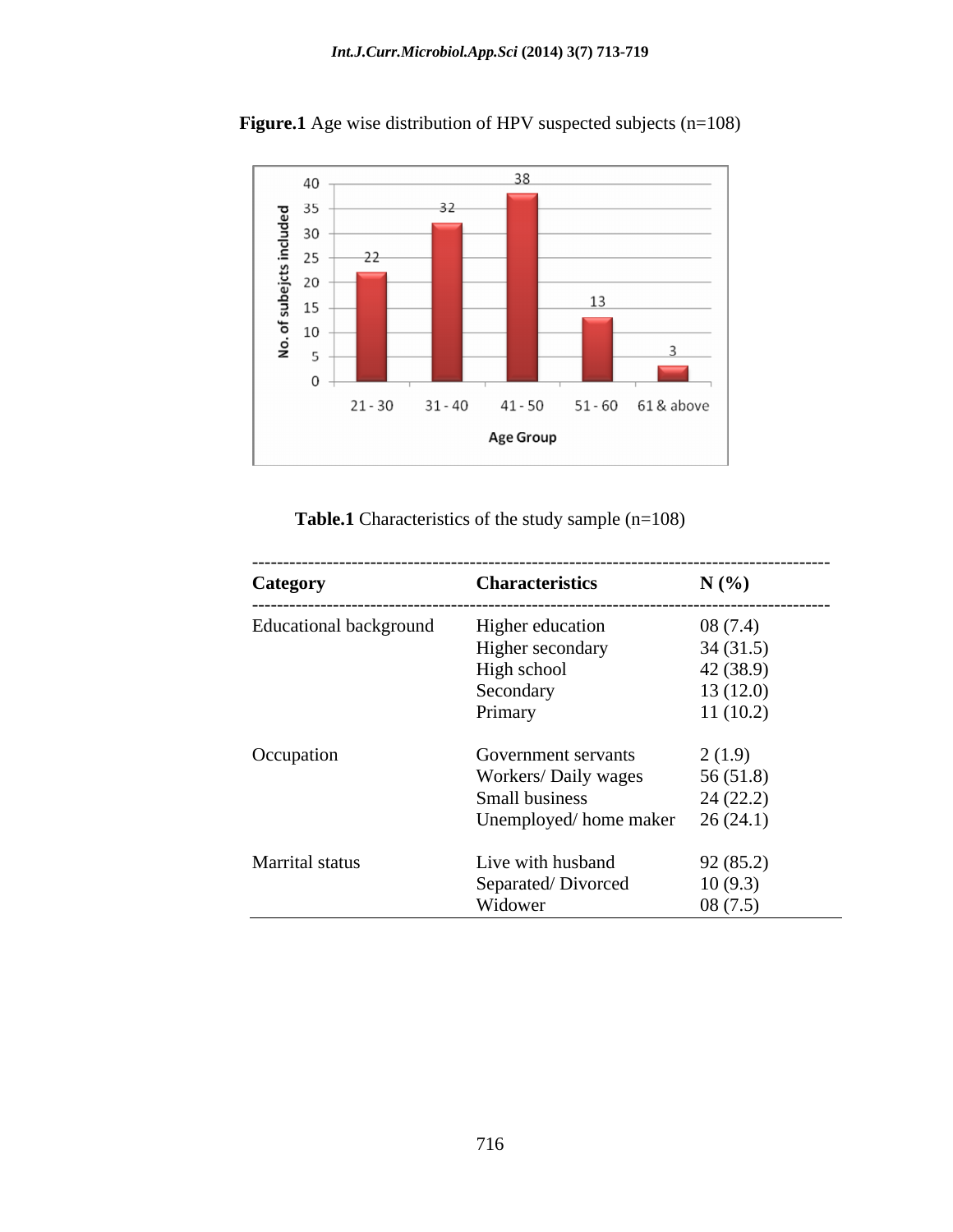

Figure.2 Types of warts among subjects (n=108)

**Figure.3** HPV - Serology status



**Table.2** HPV seropositivity among subjects (108) and controls (20)

|               |                  | Age group   No. of suspected cases   No. of healthy controls   Total |                 |                 |                    |
|---------------|------------------|----------------------------------------------------------------------|-----------------|-----------------|--------------------|
|               | <b>Negative</b>  | Positive                                                             | <b>Negative</b> | <b>Positive</b> |                    |
| $21 - 30$     |                  |                                                                      |                 |                 | $\sim$ $\sim$<br>∼ |
| $31 - 40$     | ົາ 1<br>$\sim$ 1 |                                                                      |                 |                 | 36<br>JU.          |
| $ 41 - 50 $   |                  |                                                                      |                 |                 | $\Lambda$          |
| $51 - 60$     |                  |                                                                      |                 |                 |                    |
| $61 \& above$ |                  |                                                                      |                 |                 |                    |
| Total         |                  |                                                                      | 15<br>IJ        |                 | 128                |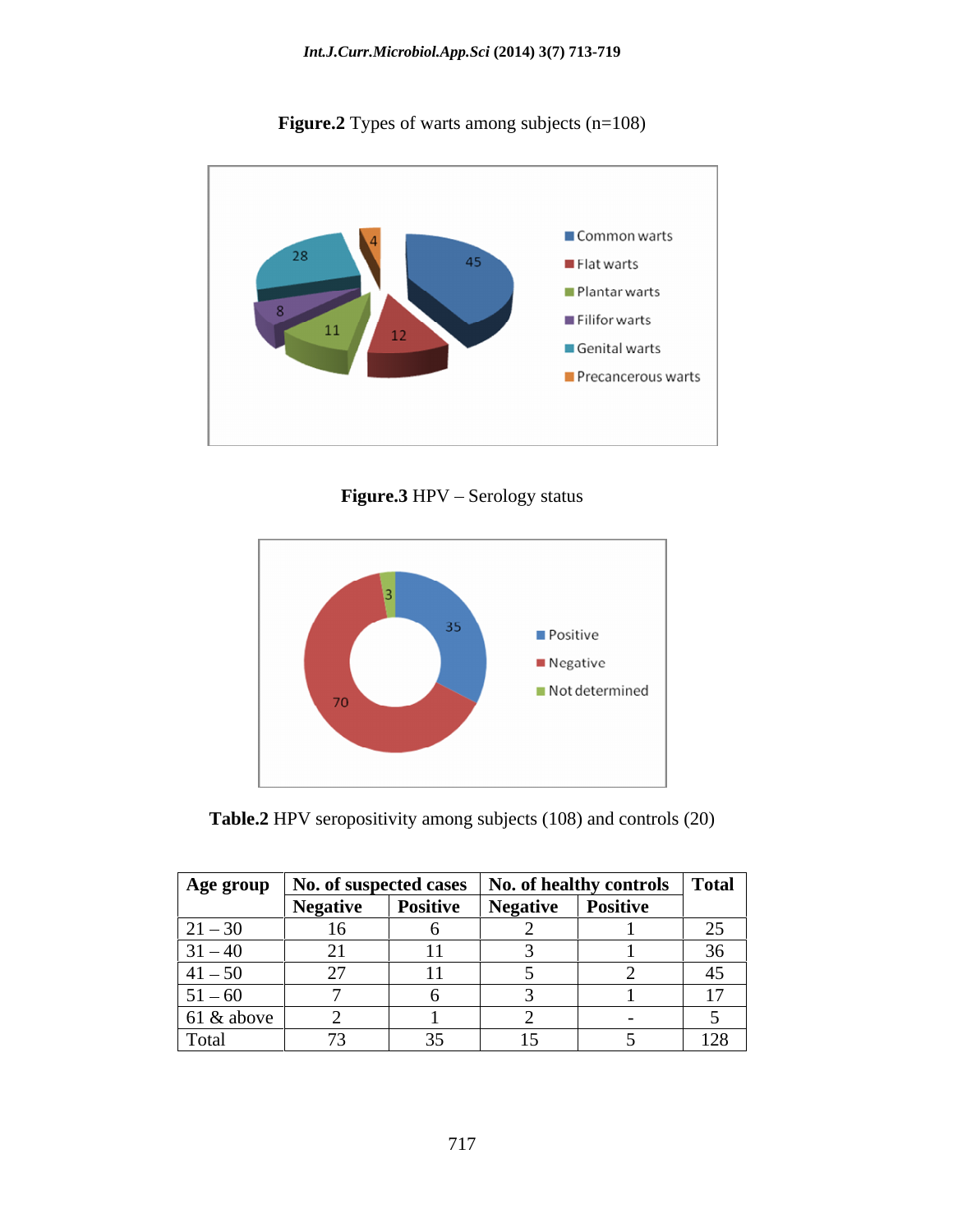This is a limitation of the study, but under the cultural and ethical norms of India, it is to participate in a study with pelvic examinations. Women in tropical area are also having the fear and belief on their partners, which further restricted the involvement in the study. Since the prevalence of HPV was higher in the age group of  $31 - 50$  in this study, and this with incident cervical cancer. group was underrepresented due to the sampling frame, the actual prevalence. 377-382.

As the results of this study came from Cotrim, M. Stiepcich, B. Scarpellini combined areas of both urbanized and ruralized places of Tiruchirapalli, caution must be taken in generalizing these infection in men. International findings to the entire population, Brazilian Journal of Urology. 40: 67 especially to those in rural areas. In  $71$ . conclusion, the prevalence of HPV Heino, P., B. Skyldberg, M. Lehtinen, I. infection in this study is noteworthy percentage further the study to be extended to understand the infectious status among the younger married women. The capsidence exposed multiple type-As HPV infection has a high correlation with cervical cancer, this study beitopes. Journal of General emphasizes the need for both primary prevention of cervical cancer with HPV Kaarthigeyan, K. 2012. Cervical cancer in vaccines as well as secondary prevention with screening. Policy-makers in India should consider making HPV vaccines 7-12. effectively and screening for cervical cancer as routine practices in all health care settings. The and Schiller, J. T. 1994. A virus-like

Deodhar, K., T. Gheit, S. Vaccarella, C.C. Romao, V, Tenet, B.M. Nene, K. Jayant, R. Kelkar, S.G. Maliv, B.S. Shastri, R. Sankaranarayanan and Tommasino, M. 2012. Prevalence of western India. Journal of Medical Virology. 84: 1054-1060.

- very difficult to invite unmarried women Dillner, J., F. Wiklund, P. Lenner, C. Eklund, S.Z.V. Fredriksson, J.T. Schiller, M. Hibma, G. Hallmans and Stendahl, U. 1995. Antibodies against linear and conformational epitopes of human papillomavirus type 16 that independently associate with incident cervical cancer. International Journal of Cancer. 60: 377-382.
	- Freire, M.P., D. Pires, R. Forjaz, S. Sato, I. Cotrim, M. Stiepcich, B. Scarpellini and Truzzi, JC. 2014. Genital prevalence of HPV types and coinfection in men. International 71.
	- Rantala, B. Hagmar, J. W. Kreider, R. Kirnbauer and Dillner, J. 1995. Human papillomavirus type 16 capsids expose multiple typerestricted and type-common antigenic epitopes. Journal of General Virology. 76: 1141-1153.
	- India and HPV prevention. Indian Journal of Paediatric Oncology. 33: 7-12.
- **References Example 2 CONFIDENTIFY EXAMPLE 2 CONFIDENTIFY EXAMPLE 2 CONFIDENTIFY EXAMPLE 2 CONFIDENTIFY EXAMPLE 2 CONFIDENTIFY EXAMPLE 2 CONFIDENTIFY EXAMPLE 2 CONFIDENTIFY EXAMPLE 2 CONFIDE** R., N.L. Hubbert, C.M. Wheeler, T.M. Becker, D.R. Lowy and Schiller, J. T. 1994. A virus-like particle enzyme-linked immunosorbent assay detects serum antibodies in a majority of women infected with human papillomavirus type 16. Journal of the National Cancer Institute. 86: 494-499.
	- Sylla, S. Franceschi, J. Jerorimo, S. Luostarinen, T., V. Geijersstam, T. Bjorge, Shastri R. Sankaranaravanan and C. Eklund. M. Hakama. T. human papillomavirus types in Paavonen, E. Pikkala, J.T. Schiller, S. cervical lesions from women in rural Luostarinen, T., V, Geijersstam, T. Bjorge, C. Eklund, M. Hakama, T. Hakulinen, E. Jellum, P. Koskela, J. Paavonen, E. Pikkala, J.T. Schiller, S. Thoresen, L.D. Youngman, J. Dillner and Lehtinen, M. 1999. No excess